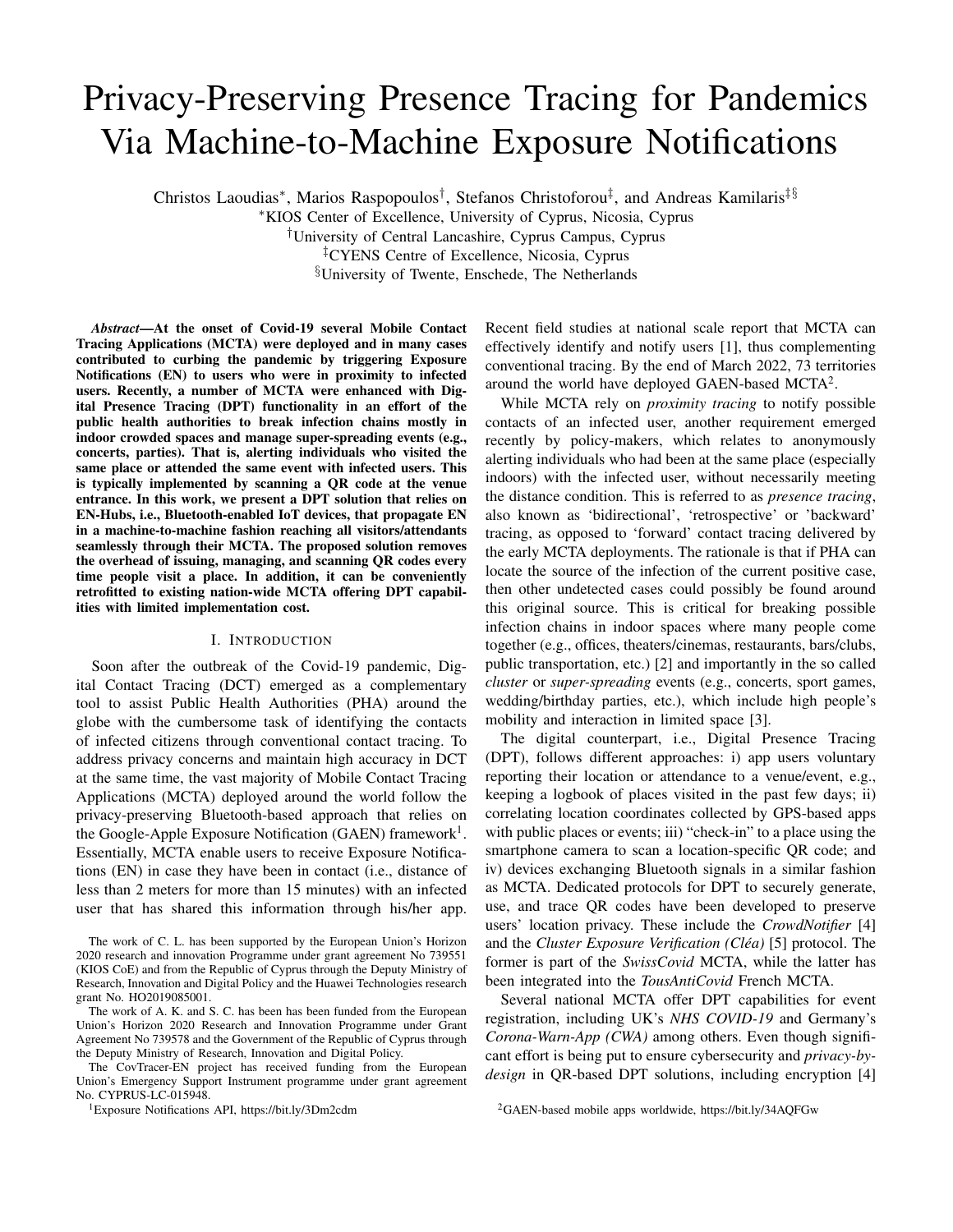and dynamically changing QR codes [5], there is still significant overhead to generate and manage the QR codes, while user interaction is needed to scan a code every time a new location is visited (sometimes leading to long queues). Thus, this process inevitably creates misconceptions and concerns regarding location privacy that may reduce their acceptance.

These challenges are addressed by DPT solutions that follow the fundamentally different fourth approach. For instance, the *Lighthouses* system deploys dedicated custom devices that cover an area of interest and broadcast proprietary messages over Bluetooth to notify app users who shared the same area with an infected user without the need for QR codes [6]. However, it introduces unnecessary overhead due to the additional Bluetooth messages broadcasted by the underpinning proprietary DPT protocol.

We envision a QR-free DPT system to go hand-in-hand with DCT without the need for a new DPT-specific Bluetooth protocol that introduces undesirable overheads, complexity, and increased message traffic flow. In this work, we propose a solution that leverages the existing GAEN protocol and underlying Bluetooth signalling to deliver efficient, reliable and cost-effective DPT capabilities on top of DCT. Notably, it can be seamlessly integrated into existing GAEN-based MCTA, at the expense of deploying DPT-specific Internet of Things (IoT) devices in the area of interest.

Assuming that a GAEN-based MCTA is released across a country, the main idea is to deploy *static* Bluetooth-equipped IoT devices to adequately cover indoor spaces and venues. These devices act as *exposure notification hubs*, i.e., upon receiving an EN due to a user that reported infection in his/her MCTA, the IoT device A will automatically report "infection" that will trigger notifications in neighboring IoT devices B, C, etc., as well as other users that where close to device A, but possibly not meeting the proximity requirements of DCT with the infected user. After a few iterations, the "wave" of EN will cover the entire indoor space, thus serving as a DPT system. To this end, our contributions in this work are twofold:

We introduce our privacy-preserving DPT approach and present the system architecture considering full integration with an existing nation-wide MCTA, i.e., the *CovTracer-Exposure Notification (CovTracer-EN)* system, released in Cyprus<sup>3</sup>.

We assess the presence tracing capabilities in a simulated variable-size indoor environment and provide insights about the performance observed.

The rest of the paper is structured as follows: Section II overviews the necessary background for DCT and the exposure risk calculation using the GAEN framework. The joint contact and presence tracing system is presented in Section III including the proposed DPT solution and integration with existing CovTracer-EN. Next, the indoor simulation environment for larger-scale experimentation and evaluation is discussed in Section IV. Finally, Section V provides concluding remarks and directions for future work.

<sup>3</sup>CovTracer-EN official website, https://bit.ly/3x0Yipo

# II. BACKGROUND ON DCT

The GAEN framework provides a secure Bluetooth scanning and message exchange with nearby devices (e.g., AES128-based encryption is used). The underlying API enables cross-device interoperability between Google Android and Apple iPhone devices. In practice, GAEN-based MCTA regularly search for proximity information from other users. Essentially, an MCTA-equipped mobile device transmits custom beacon messages through Bluetooth Low Energy (BLE) to preserve battery life. These beacons are picked up by nearby devices running a MCTA and serve as proxy for distance, i.e., they suggest device owner proximity, while the message attenuation level indicates the likelihood that nearby devices have been within a certain distance to the device sending the beacon. Moreover, counting the number of these messages, the receiver estimates the duration of a contact.

In particular, GAEN-based MCTA generate a random Temporary Exposure Key (TEK) once a day. Based on the TEK, Rolling Proximity Identifiers (RPI) are generated and updated approximately every 10 min to 30 min to preserve privacy. These RPIs are appended to the messages together with other encrypted metadata such as the wireless transmission power level. In case a positively tested user opts to share this information with his/her consent through the MCTA, the personal TEKs, i.e., infected keys, are uploaded to the MCTA backend server and stored securely together with the TEKs of other infected users. All MCTA users frequently connect to the backend (e.g., a few times per day) and request to download the latest TEKs and use them to identify and match RPIs that were received via beacons and stored locally on the device before. If there is a match, the values reported by GAEN are used to calculate the Exposure Score (ES) that quantifies the infection risk in Meaningful Exposure Minutes (MEM), based on the attenuation levels of the messages and the duration of the contact<sup>4</sup>. In case the cumulative daily ES in MEM is sufficiently high, exceeding a predefined threshold set by epidemiologists (e.g., 15 MEM in the CovTracer-EN app), then EN is triggered on the exposed user's phone device.

# *A. GAEN-based Risk Calculation*

Based on the exposure configuration documentation, we formulate and compute the ES  $as^5$ :

$$
ES = W_i \t t_i + W_n \t t_n + W_m \t t_m + W_0 \t t_o; \t (1)
$$

where the parameters  $t_i$ ,  $t_n$ ,  $t_m$ , and  $t_o$  are the exposure durations in the attenuation ranges (buckets)  $B_i : [0, a_i)$ ,  $B_n$ : [ $a_i$ ;  $a_n$ ),  $B_m$ : [ $a_n$ ;  $a_m$ ), and  $B_o$ : [ $a_m$ ; 1), while  $w_i$ ,  $W<sub>n</sub>$ ,  $W<sub>m</sub>$ , and  $W<sub>o</sub>$  are their corresponding user-defined weights. Essentially, the range of attenuation values is divided into four buckets based on user-selected thresholds  $a_i$ ,  $a_n$ , and  $a_m$ .

<sup>4</sup>Exposure Risk Value Calculation, https://apple.co/35tMNL6

<sup>&</sup>lt;sup>5</sup>The ES function contains additional multiplicative terms including the *Infectiousness* weight that is higher for those TEKs closer to the symptoms onset date of the infected user and the *Report type* weight that is higher if the user has a confirmed test vs a self-diagnosis. However, for simplicity in this work we set both weights equal to 1 (100%) and ES comes down to (1).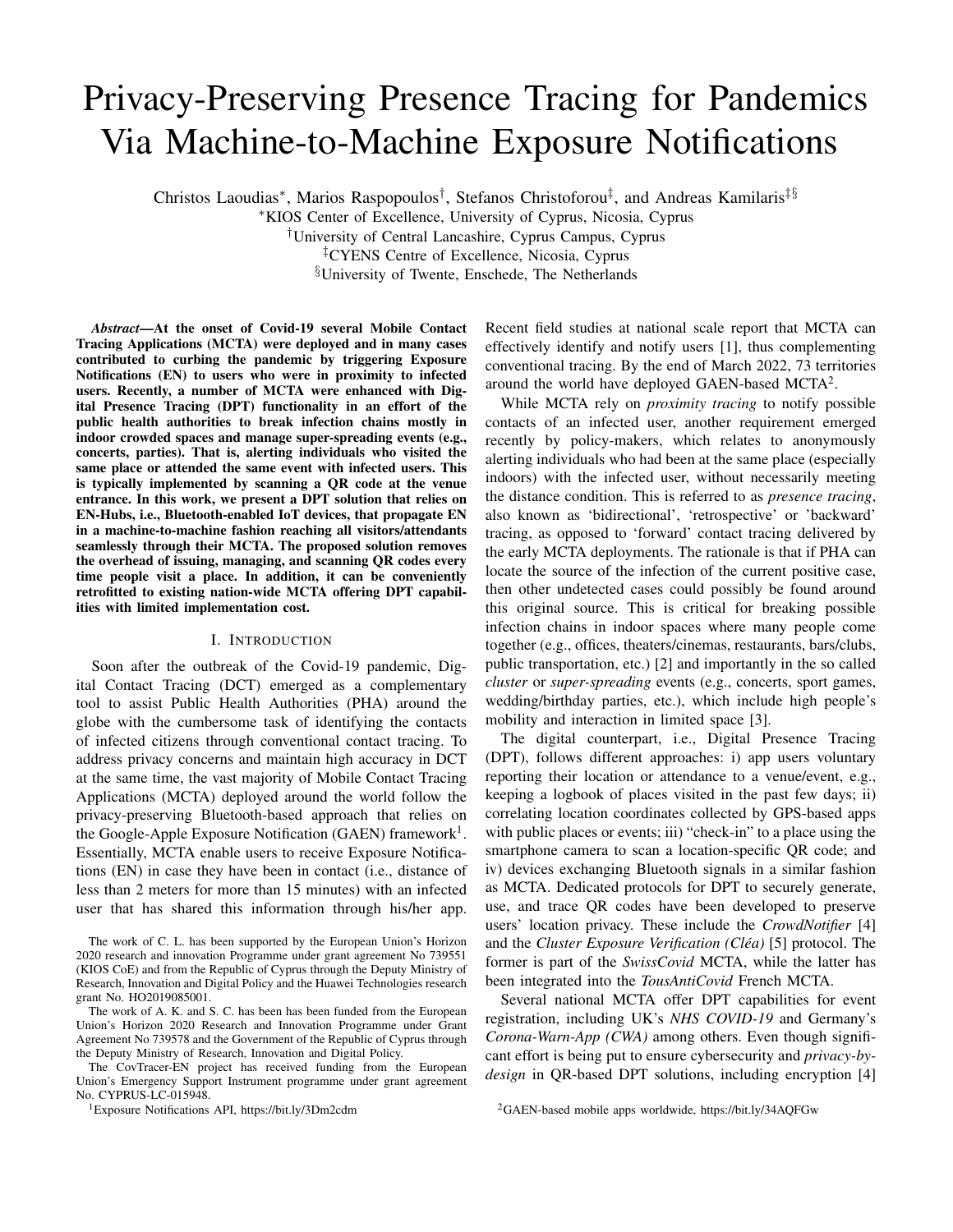|                         |                  | Immediate | <b>Near</b> | <b>Medium</b>     | Other |
|-------------------------|------------------|-----------|-------------|-------------------|-------|
| <b>Narrower Net 1.0</b> | <b>Threshold</b> | $<$ 55 dB | < 63 dB     | $< 70$ dB         | --    |
|                         | Weight           | 150%      | 100%        | 40%               | 0%    |
| Wider Net 1.0           | <b>Threshold</b> | $<$ 55 dB | $< 70$ dB   | $< 80 \text{ dB}$ | --    |
|                         | Weight           | 200%      | 100%        | 25%               | 0%    |

Fig. 1. Common configurations of BLE attenuation thresholds and weights.

The buckets coarsely approximate the proximity between two devices as *Immediate*, *Near*, *Medium*, and *Other*, i.e., very far. This design decision is taken by the GAEN team to handle the inherent uncertainties in the BLE signals that do not allow for accurate estimation of distance from attenuation values. If  $ES$   $T_e$ , where  $T_e$  is the exposure duration threshold, then the user is notified through the MCTA. For instance,  $T_e = 15$  min in CovTracer-EN.

All these parameters can be selected by the PHA through extensive experimentation, e.g., to minimize *false negatives* (i.e., undetected critical contacts) and maximize *true positives* (i.e., detected critical contacts), as in the case of the CWA [7]. Luckily, there are some thoroughly-studied and welldocumented recommendations for the parameter values that are fine-tuned to provide different performance in terms of the exposures captured and the volume of notifications triggered.

Figure 1 depicts the thresholds and weights for two configurations that were recommended by the Risk Score Consortium in November 2020 and released as open source by the Linux Foundation Public Health<sup>6</sup>. Essentially, the *Narrower Net* configuration captures some fraction of close contacts and limits the number of further-distance exposures captured; thus, triggering fewer notifications. In contrast, the *Wider Net* configuration captures most close-contact exposures and a non-negligible amount of further-distance exposures; thus, triggering more notifications.

For instance, assuming the Wider Net configuration with  $T_e$  = 15 min, if a user spends 8 min in immediate distance or 2 h in medium distance from a positive case, then a notification will be triggered because  $SE = 16$  and  $SE = 30$ , respectively.

# III. JOINT CONTACT & PRESENCE TRACING SYSTEM

# *A. Example scenario of the proposed DPT solution*

An indoor office environment featuring a room with plasterboard walls and an open-plan area with two rows of cubicles is illustrated in Fig. 2. Two EN-Hubs, i.e., Bluetooth-equipped IoT devices (e.g., cheap Android smartphones, Android boxes, Raspberry Pi running Android, etc.) denoted  $H_1$  and  $H_2$  are running the GAEN protocol with the Wider Net configuration, as shown in Fig. 1, to increase coverage. The three co-centric circular discs represent the *Immediate*, *Near*, and *Medium*





Fig. 2. Example deployment of EN-Hubs in the proposed DPT solution.

attenuation ranges, respectively<sup>7</sup>. The dashed circle denotes larger attenuation, while the red-orange-green colors indicate the weights associated with the attenuation ranges.

There are also three employees who carry their smartphones running a GAEN-based MCTA with the Narrow Net parameter configuration according to the recommendation of the local PHA for DCT. Note the smaller sizes of the discs for  $U_3$  that correspond to the lower thresholds and the smaller attenuation ranges compared to the EN-Hubs. In case user  $U_1$ , who did not move from his desk the whole day, reports infection through his/her MCTA, then  $H_1$  receives the EN because  $U_1$  is in the *green* range of  $H_1$  for sufficient time. Subsequently,  $H_1$  acting as an EN-Hub automatically reports "infection" that triggers an EN on  $H_2$  because  $H_1$  is in the *green* range of  $H_2$ . In a similar fashion,  $H_2$  reports "infection" that triggers an EN on  $U_3$  because  $H_2$  is in the *green* range of  $U_3$ . In addition,  $U_2$ receives EN because  $H_2$  is in the *orange* range of  $U_2$  (the range discs of  $U_2$  are omitted for clarity).

Note that if another user was sitting on his/her desk at the top right for the whole day, then he/she would not receive EN neither from  $U_1$  nor from  $H_1$  because they are both in the *Other* range of that user with zero weight. This could be easily addressed with additional EN-Hubs; however, the optimal number and placement of the EN-Hubs are beyond the scope of this work.

# *B. Integrated DCT and DPT architecture*

The architecture for joint DCT and DPT is illustrated in Fig. 3. The right part (brown color) is the simplified block diagram of the CovTracer-EN [8] national MCTA of Cyprus that consists of the following four main components.

SNOW Platform: is used by the Ministry of Health for managing the positive cases in Cyprus, conducting conventional contact tracing, and issuing One-Time-Passwords (OTP) to CovTracer-EN users that opt to share their infected TEKs.

CovTracer-EN App: is a light-weight and user-friendly GAEN-based client running on the users' smartphones for triggering notifications upon potential contact with another infected user. The app requests and downloads the infected TEKs as well as the user configuration parameters from

 $7$ This is only for illustrating the attenuation ranges. In open-space signal propagation, doubling the transmitter-receiver distance leads to 6 dB additional attenuation.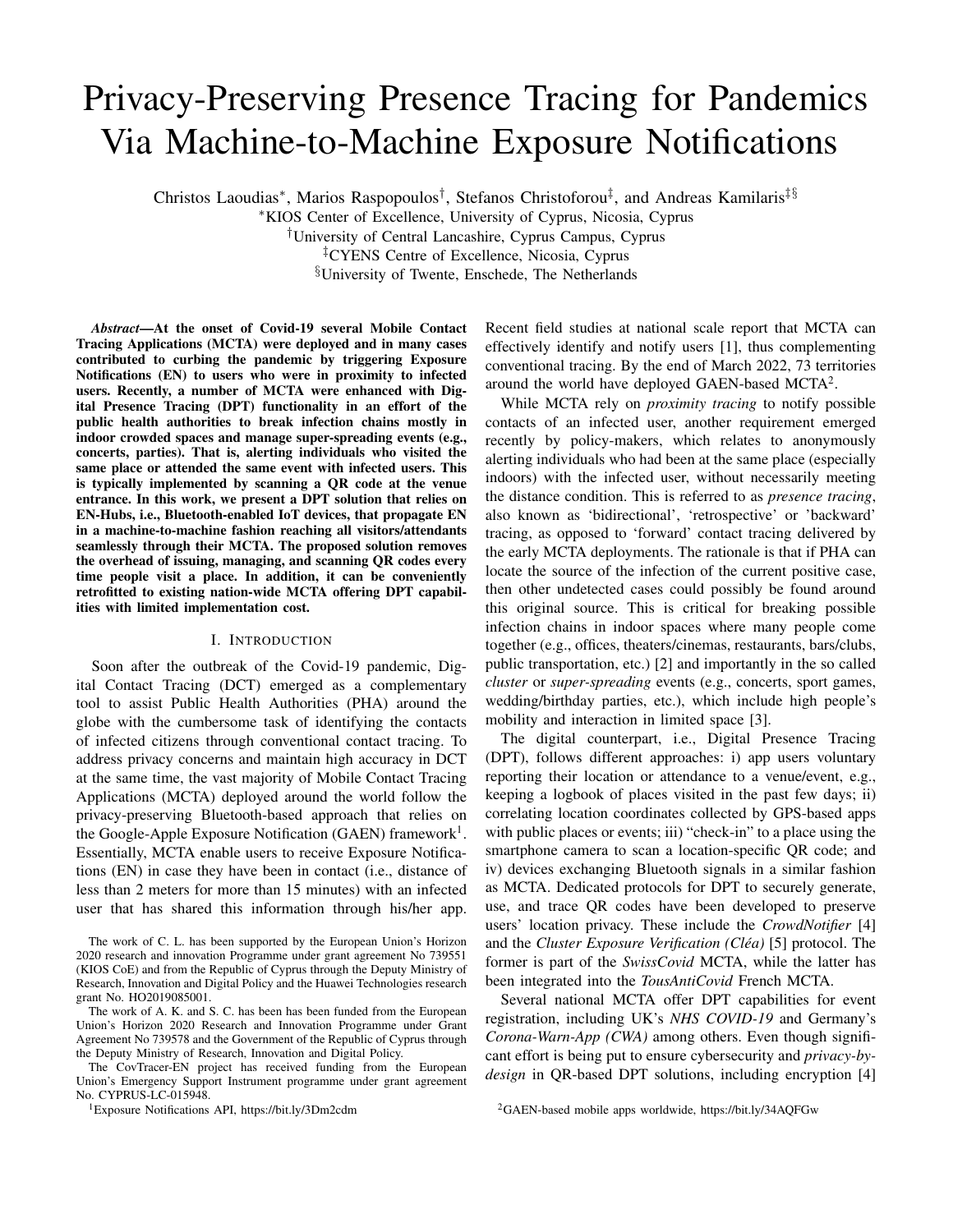the backend automatically twice per day, whenever a data connection is available. It also allows a user to report infection with his/her consent and upload the infected TEKs to the Backend for other users to check for possible exposures.

Verification Server: is responsible for i) creating the OTP to enable the infected user to share his/her TEKs and ii) verifying that the OTP submitted together with the TEKs is valid.

CovTracer-EN Backend: manages i) the collection of the TEKs submitted by infected users, ii) their storage in a database in case the OTP is valid, and iii) the distribution of the infected TEKs to all app users together with the configuration parameters for computing the ES value daily on each smartphone to trigger a notification, if and when needed.

The left part in Fig. 3 shows the EN-Hub IoT device that implements the proposed DPT solution together with its associated data flow (gray arrows). The EN-Hub runs a slightly modified version of the original CovTracer-EN, having two key differences: i) it requests separate EN-Hub configuration parameters twice per day, together with the same infected TEKs downloaded by all CovTracer-EN users and ii) upon receiving a notification, it automatically reports infection, i.e., uploads its "infected" TEKs to the CovTracer-EN Backend bypassing the OTP creation and verification process.

Let's assume that Bob has CovTracer-EN enabled on his smartphone and goes to the theater with some friends. The theater is equipped with EN-Hub devices that adequately cover the entire hall for the purpose of DPT. Alice has also installed CovTracer-EN on her smartphone and attends the same show sitting several rows away from Bob. At the next day, Bob is tested positive for Covid-19. The following steps take place that enable Alice and other attendants to receive a notification (without any indication that this was due to Bob) and follow PHA recommendations, e.g., self-isolation, testing, etc.; thus, stopping a super-spreading event at the earliest stage.

- 1) During Bob's interview with the contact tracers an OTP is requested for CovTracer-EN.
- 2) The Verification Server creates the 12-digit OTP.
- 3) The OTP is sent to Bob via SMS.
- 4) Bob's infected TEKs and OTP are submitted.
- 5) The Verification Server checks the OTP.
- 6) The OTP is verified and Bob's infected TEKs are stored.
- 7) Bob's TEKs are distributed by the Backend and downloaded by EN-Hubs and regular users. Bob's friends, who were sitting next to him, will receive notification due to proximity with him as part of the usual DCT.
- 8) The EN-Hub that was closest to Bob receives a notification and automatically uploads its "infected" TEKs. When these TEKs are distributed, the notification is propagated to other EN-Hubs, as well as regular users who were not in proximity with Bob.
- 9) Eventually, a notification is triggered on Alice's smartphone due to the "infected" TEKs of the EN-Hub that was closer to her (possibly several hops away from Bob).

We investigated the feasibility of the proposed solution using the *Test* environment of CovTracer-EN. This is an exact copy of the *Production* system that allows to test changes and



Fig. 3. Architecture of the integrated DCT and DPT solution.

upgrades in a fully controlled manner before pushing them to the real system. We used four commercial Android smartphones: two devices  $U_1$  and  $U_2$  acting as users had the original CovTracer-EN installed, while the other two devices  $H_1$  and  $H_2$  serving as EN-Hubs were running the modified CovTracer-EN that behaves as described previously. The devices were placed along a straight line on a bench with approximately 6 m distance between the EN-Hubs. Each user device was placed approximately 2 m away from the corresponding EN-Hub, i.e., the distance separating  $U_1$  from  $U_2$  was approximately 8 m.

After 15 min a "fake" infection was reported from  $U_1$ and its TEKs were uploaded to the Backend in the *Test* environment. Subsequently, the nearby  $H_1$  received EN and its TEKs were automatically shared. Due to the limited exposure time and the distance between the user devices,  $U_2$  was not notified. Subsequently,  $H_2$  received EN (which was due to the "infected" TEKs of  $H_1$ ) and uploaded its TEKs. Finally,  $U_2$ was notified about a possible exposure due to  $H_2$ . This would not be possible without the EN-Hubs.

## IV. INDOOR SIMULATION ENVIRONMENT

To carry out a more extensive evaluation of our DPT solution, a 3D presence tracing simulator was implemented in MATLAB. It comprises a 3D random walk mobility model and a deterministic channel model. The mobility model builds upon the open source 2D random walk model [9] that is purely open space, not considering any walls or obstructions in the environment. Our model extends the mobility to 3 dimensions, while it introduces the functionality for mobile users to bounce back once they hit a wall of the environment. Additionally, the model introduces *static* nodes, i.e., EN-Hubs, which the original model did not include. The simulator estimates the instantaneous power between all nodes (users and EN-Hubs) by using a custom-built Ray Tracing Model [10].

Our setup is a typical 15 m 50 m office environment comprising sixteen  $20 \text{ m}^2$  offices, three  $40 \text{ m}^2$  conference rooms, a large horizontal corridor, and a smaller vertical corridor, as shown in Fig. 4. All external walls including the floor and ceiling are assumed to be made of reinforced concrete, while internal walls are made of plasterboard and doors are wooden. All nodes use the 2:4 GHz BLE frequency band including 35 equally spaced EN-Hubs, i.e., 1 inside each room (not shown)